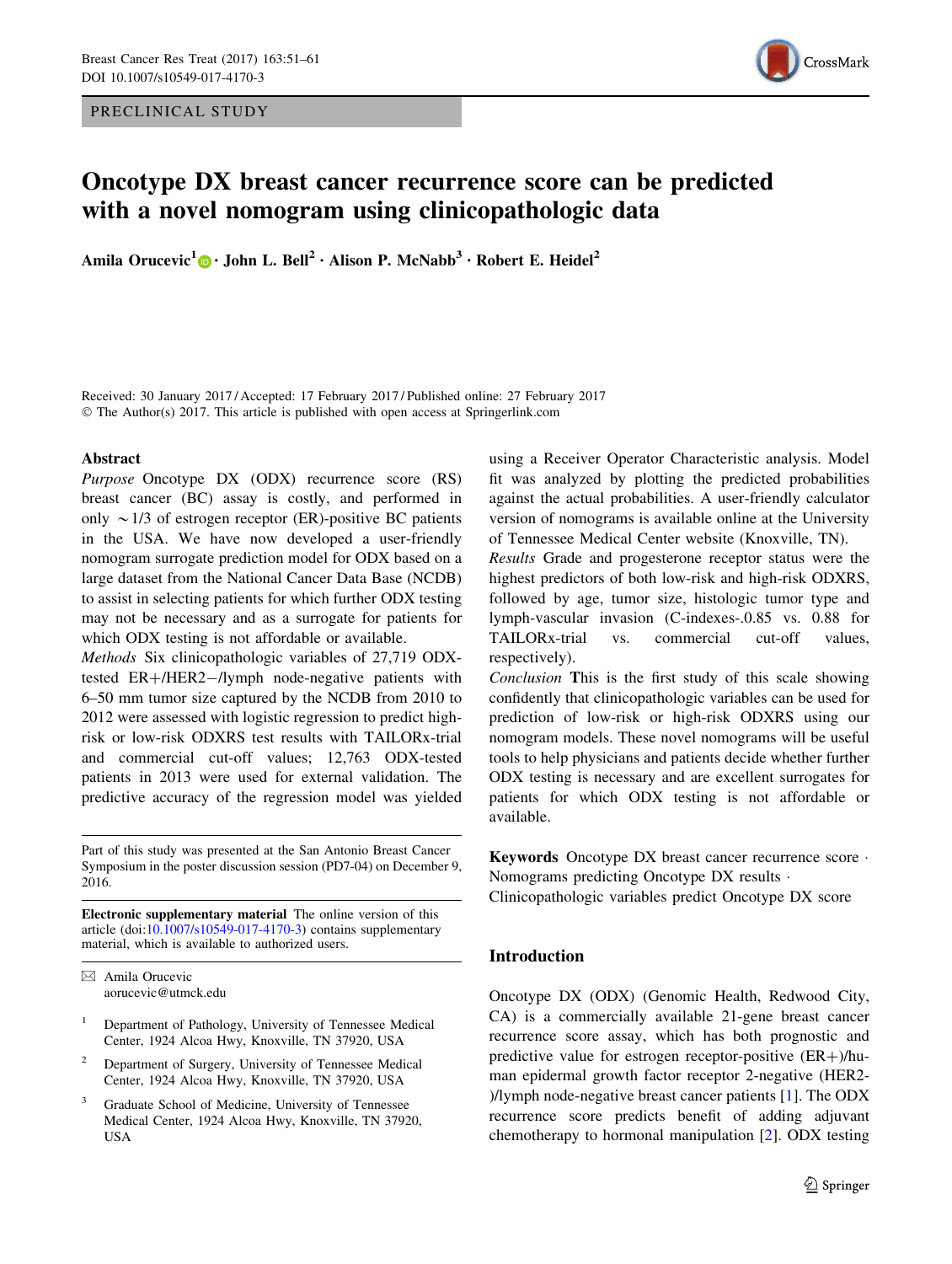is currently endorsed by American Society of Clinical Oncology (ASCO), the National Comprehensive Cancer Network (NCCN), and others for routine guideline application  $[3-5]$ .

ODX is costly, a factor which contributes to the test being performed in only approximately one-third of eligible breast cancer patients in the United States [\[6](#page-9-0)]. It is estimated that ODX is used in less than 20% of patients in European countries due to limited access and reimbursement [\[7](#page-9-0)]. Disparities of its use in the United States have recently been published [\[6](#page-9-0), [8–10](#page-9-0)].

A few recent institution-based studies attempted to predict the results of ODX test using a limited number of respective institutions' patients tested with ODX [\[11–15](#page-9-0)]. They correlated the results with certain histopathologic variables available from pathology reports such as immunohistochemical expressions of ER and progesterone receptor (PR), immunohistochemical expression or fluorescence in situ hybridization results for HER2, as well as tumor grade, and tumor size  $[11–15]$  $[11–15]$ . A majority of the models also used immunohistochemical expression of Ki-67 proliferation index in spite of its controversy in routine testing of breast cancers [[16\]](#page-9-0).

The objective of our study is to develop user-friendly nomograms to be used as surrogate prediction models for a high-risk or a low-risk ODX recurrence score test results. The nomogram development is based on the large breast cancer dataset from the National Cancer Data Base (NCDB), using six common and readily available clinicopathologic variables established in clinical practice as prognostic and/or predictive. These variables are: age, tumor size, tumor grade, PR status, lymph-vascular invasion (LVI), and histologic type of breast cancer (four most common types).

#### Materials and methods

# Patients and pathology variables selection

The methods published by Iasonos et al. [\[17](#page-9-0)] were used to construct nomograms to predict for a high-risk or a lowrisk ODX recurrence score based on the commercial cutoff recurrence score values  $(0-17) =$ low-risk and 31–100 = high-risk) or Trial Assigning IndiviuaLized Options for Treatment (NCT00310180)-TAILORx clinical trial (TAILORx-trial) cut-off values  $(0-10)$  = low-risk and  $26-100 =$  high-risk). Breast cancer patients tested with ODX assay from 2010 to 2012 and with results recorded as a numerical value (0–100) were identified in the NCDB and served as the study cohort.

The NCDB, a clinical oncology database, acquires data from cancer registries from more than 1,500 Commission on Cancer-accredited facilities with estimated capture of 70% of all newly diagnosed malignancies in the United States [\[18](#page-9-0)]. The NCDB de-identified data regarding the names of patients and institutions prior to the release of the data files. Since criteria of 45 CFR 46.102 d research were met, Institutional Review Board approval was not required.

Inclusion criteria for creation of the nomograms were: (1) female, (2) invasive breast carcinoma, (3) ER positive, (4) HER2 negative, (5) no regional lymph node metastasis, and (6) tumor size between 6 mm and 50 mm. Our inclusion criteria are the same as the ones recommended as eligibility criteria for ODX testing by the newest 2016 ASCO clinical practice guidelines [\[3](#page-9-0)]. Patients also were required to have one of the four most frequent histologic types of breast carcinoma: invasive ductal, invasive lobular, invasive ductal and lobular, or invasive ductal carcinoma mixed with other types. Patients with intermediate ODX score results were excluded, since guidelines for the role of adjuvant chemotherapy in this group of patients remains under investigation in an ongoing prospective TAILORx clinical trial.

The outcome of interest for the nomograms was the probability of a high-risk or a low-risk ODX recurrence score.

## Nomogram development and statistical methods

Simultaneous logistic regression models were used to construct the nomograms. Tumor size and age were considered continuous variables, tumor grade and histology were ordinal, and LVI and PR were coded as follows:  $0 =$  absent LVI,  $0 = PR$ -negative;  $1 =$  present LVI,  $1 = PR$ -positive. The outcome variable was also similarly coded with  $0 =$  low-risk ODX recurrence score as a reference category and  $1 =$  high-risk ODX recurrence score as the outcome of interest when predicting for a high-risk ODX recurrence score. Coded outcome variables were reversed when predicting for a low-risk ODX recurrence score. Multicollinearity among the predictor variables was assessed using the variance inflation factor (VIF). VIF values at or above 2.5 assumed evidence of multicollinearity in a model. Calibration of the model was checked by plotting the predicted probabilities against the actual probabilities. Discrimination of the model was assessed using a receiver operating characteristic (ROC) curve to yield a concordance index (c-index) with 95% confidence interval (95% CI).

In order to validate the original model, a second independent sample of patients was collected from the NCDB from breast cancer patients tested with ODX assay in 2013, and with results recorded as a numerical value (0–100). The logistic regression model was performed with the same predictor and outcome variables. Multicollinearity,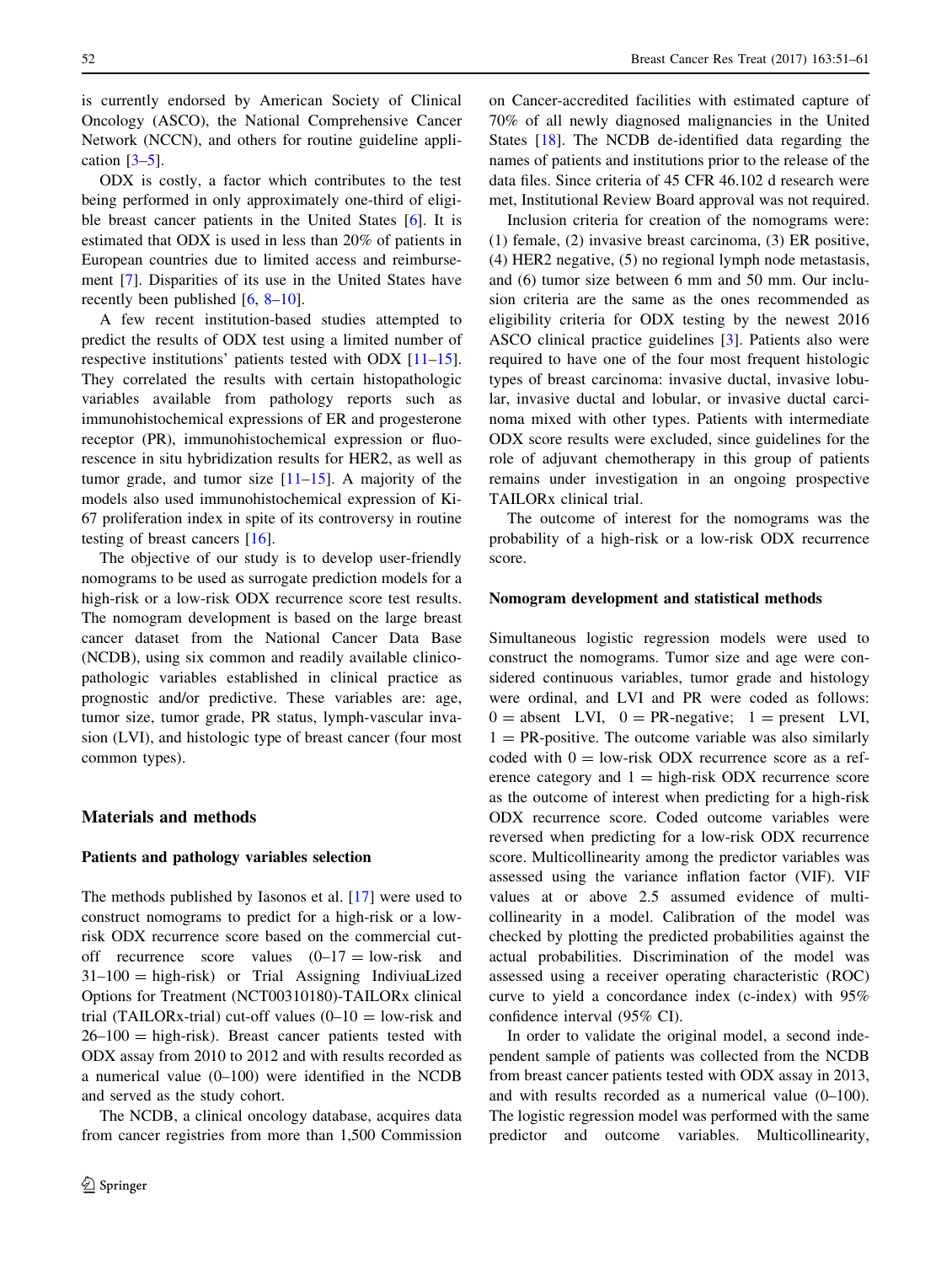calibration, and discrimination of the validation model were assessed using the same methods. The findings of the original model and the validation model were then compared.

In order to create a nomogram from the predicted probabilities, a scoring system from 0 to 100 was created. To calculate scores based on possessing predictor characteristics, the beta coefficients  $(\beta)$  for each predictor variable were given numerical point values. The predictor variable with the highest  $\beta$  was assigned 100 points. Then, each remaining  $\beta$  was ranked, divided by the highest  $\beta$ , and multiplied by 100 to yield their respective point values. For age and tumor size, absolute maximum  $\beta$  values were assigned by multiplying the raw  $\beta$  value by the range for age or tumor size, respectively. The point values for each variable in the model were summed and linked to their respective probabilities of having a high-risk or a low-risk ODX recurrence score. Larger values denoted a higher probability of having a high-risk or a low-risk ODX recurrence score. All statistical analyses were conducted using SPSS Version 22 (Armonk, NY: IBM Corp.), and then confirmed in R program (Vienna, Austria) [\[19–21](#page-9-0)].

An easy, user-friendly online nomogram calculator was developed in order to expedite the calculations of the probability of a low-risk or a high-risk ODX score for each patient and is available at the University of Tennessee Medical Center web site: [https://gsm.utmck.edu/](https://gsm.utmck.edu/nomograms) [nomograms](https://gsm.utmck.edu/nomograms).

# Results

The original cohort of patients captured by the NCDB between 2010 and 2012 consisted of 27,685 ODX-tested patients when applying commercial cut-off values for a low-risk or a high-risk recurrence score. The external validation cohort consisted of 12,763 ODX-tested patients captured by the NCDB in 2013. Descriptive characteristics of these patients with six clinicopathologic variables chosen for a nomogram creation are contrasted in Tables [1](#page-3-0) and [2](#page-4-0). Age, tumor size, and PR were found to be statistically significantly different when the original cohort was compared to the external validation cohort of patients  $(\leq 0.05)$ . However, these difference were not considered clinically significant.

In multivariate logistic regression analysis, age, tumor size, tumor grade, PR status, LVI, and histologic tumor type were significantly associated with a low-risk or a highrisk ODX recurrence score test result (Online Resource tables A1 through A4). The tumor grade and PR status showed the highest odds ratios: for example, grade 1 tumor was 49.42 times more likely to be associated with a lowrisk recurrence score than a grade 3 tumor (95% CI 41.37–59.03,  $p < .001$ , commercial cut-off values); negative PR was 0.052 times less likely to be associated with a low-risk recurrence score (95% CI .046–.059,  $p < .001$ ; Table A1). In Appendix online only Tables A1 through A4, the results of the final logistic regression analysis of six clinicopathologic variables used for creation of the nomograms are listed including  $\beta$  values.

Four nomograms were developed based on these analyses in the original cohort group ( $n = 27,685$  for commercial ODX cut-off values;  $n = 15,623$  for TAILORxtrial ODX cut-off values; points assigned for nomograms shown in Online Resource Tables A5 and A6. There was no evidence of multicollinearity found in our model. The overall predictive accuracy of the model (c-index) measured by the ROC curve was .887 (95% CI .880–.893) for commercial ODX cut-off recurrence score values and .851 (95% CI .845–.857) for TAILORx-trial cut-off values.

Four nomograms in the external validation group were developed ( $n = 12,685$  for commercial ODX cut-off values;  $n = 7454$  for TAILORx-trial ODX cut-off values) and are shown in Figs. [1](#page-5-0), [2](#page-6-0), [3](#page-7-0), and [4;](#page-8-0) points assigned for nomograms are shown in Online Resource Tables A5 and A6. Source code is presented in Online Resource document A1. There was no evidence of multicollinearity. The overall predictive accuracy of the model (c-index) measured by the ROC curve was .89 (95% CI .88–.90) for commercial ODX cut-off values and .852 (95% CI .842– .861) for TAILORx-trial ODX cut-off values.

It was established that from six chosen clinicopathologic variables, tumor grade and PR status had the highest significant impact on predicting a high-risk or a low-risk ODX recurrence score with either commercial cut-off values or TAILORx-trial cut-off values, followed by age, histologic tumor type and tumor size, while LVI had minimal impact (Figs. [1](#page-5-0), [2,](#page-6-0) [3](#page-7-0) and [4](#page-8-0) and Online Resource Tables A5 and A6).

#### Utilizing the nomograms

Each nomogram (Figs. [1,](#page-5-0) [2,](#page-6-0) [3,](#page-7-0) and [4](#page-8-0)) consists of nine rows. For an individual patient, each of the six variables is assigned point values based on their clinicopathologic characteristics (topmost scale; see also Online Resource Tables A5 and A6 for assigned points). A vertical line is drawn between the variable value and the topmost ''points'' line. All allotted points for six variables are added, and the total is found in the ''total points'' row. A vertical line is then drawn between the final ''total points'' row and the "predicted probability" row, assigning the final predicted probability for a high-risk or a low-risk ODX recurrence score results for an individual patient.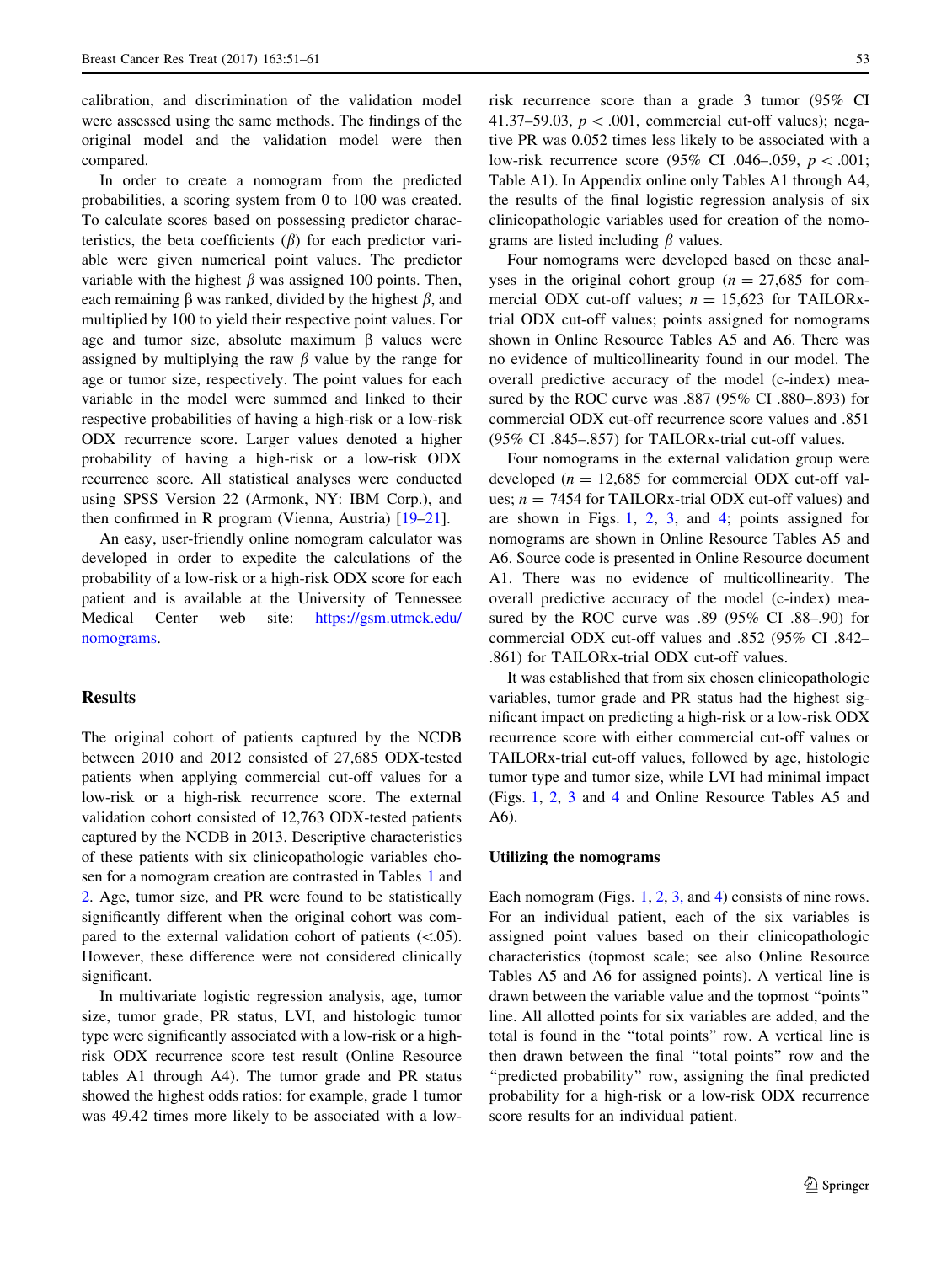<span id="page-3-0"></span>

| Characteristics                | $\tilde{z}$      | Original cohort                                                  | NCDB 2010-2012 Commercial cut-off values                            | $\mathsf{S}^{\mathsf{o}}$ | Validation cohort NCDB 2013<br>Commercial cut-off values         |                                                        | $p$ value       |
|--------------------------------|------------------|------------------------------------------------------------------|---------------------------------------------------------------------|---------------------------|------------------------------------------------------------------|--------------------------------------------------------|-----------------|
| No of patients                 |                  | Low risk $(0-17)$<br>$(\%$ total)<br><b>ODX</b><br>$\frac{1}{2}$ | High risk (31-100)<br>$(\%$ total)<br><b>CODX</b><br>$\overline{R}$ |                           | Low risk $(0-17)$<br>$(\%$ total)<br><b>ODX</b><br>$\frac{1}{2}$ | High risk (31-100)<br>No<br>$(\%$ total)<br><b>ODX</b> |                 |
| Sex-female                     | 27,685           | 23,937 (86.5)                                                    | 3748 (13.5)                                                         | 12763                     | 11,185 (87.6)                                                    | 1578 (12.4)                                            |                 |
| Age (20-90)                    | 27,685           | 23,937 (86.5)                                                    | 3748 (13.5)                                                         | 12763                     | 11,185 (87.6)                                                    | 1578 (12.4)                                            | $<001$          |
| $(mean \pm SD)$                | $58.43 \pm 10.3$ |                                                                  |                                                                     | $59.04 \pm 10.3$          |                                                                  |                                                        |                 |
| $rac{40}{3}$                   | 1055             | 837 (3.0)                                                        | 218 (0.8)                                                           | 440                       | 338 (2.6)                                                        | 102(0.8)                                               |                 |
| $41 - 69$                      | 22,623           | 19728 (71.3)                                                     | 2895 (10.5)                                                         | 10251                     | 9056<br>(71)                                                     | 1195 (9.4)                                             |                 |
|                                |                  |                                                                  |                                                                     | 2072                      |                                                                  |                                                        |                 |
| Tumor size<br>$\geq 70$        | 27,685<br>4007   | 3372 (12.2)<br>23,937 (86.5)                                     | 3748 (13.5)<br>635 (2.3)                                            | 12,763                    | 11,185 (87.6)<br>1791 (14)                                       | 1578(12.4)<br>281 (2.2)                                | 044             |
| Mean $\pm$ SD<br>$(6 - 50$ mm) | $16.18 \pm 7.7$  |                                                                  |                                                                     | $16.02 \pm 7.7$           |                                                                  |                                                        |                 |
| Гlb                            | 6581             | 5972 (21.6)                                                      | 609 (2.2)                                                           | 3197                      | 2948 (23.1)                                                      | 249 (2.0)                                              |                 |
| Tιc                            | 14,961           | 13105 (47.3)                                                     | (6.7) 9581                                                          | 6772                      | 6009 (47.1)                                                      | 763 (6.0)                                              |                 |
| $\Gamma$                       | 6143             | 4860 (17.6)                                                      | (283(4.6)                                                           | 2794                      | 2228 (17.5)                                                      | 566 (4.4)                                              |                 |
| Histologic type                | 27,685           | 23937 (86.5)                                                     | 3748 (13.5)                                                         | 12,763                    | 11185 (87.6)                                                     | 1578(12.4)                                             | > 0.5           |
| DC                             | 21,664           | 18235 (65.9)                                                     | 3429 (12.4)                                                         | 9931                      | 8509 (66.7)                                                      | 1422(11.1)                                             |                 |
| $\Box$                         | 3023             | 2896 (10.5)                                                      | 127(0.5)                                                            | 1466                      | 1405 (11.0)                                                      | 61 (0.5)                                               |                 |
| $\text{IDC} + \text{ILC}$      | 1926             | 1831 (6.6)                                                       | 95 (0.3)                                                            | 897                       | 853 (6.7)                                                        | 44 (0.3)                                               |                 |
| $DC + others$                  | 1072             | 975 (3.5)                                                        | 97 (0.4)                                                            | 469                       | 418 (3.3)                                                        | 51 (0.4)                                               |                 |
| Histologic grade               | 27,685           | 23937 (86.5)                                                     | 3748 (13.5)                                                         | 12,763                    | 11185 (87.6)                                                     | 1578 (12.4)                                            | $\overline{30}$ |
| Grade 1                        | 8516             | 8349 (30.2)                                                      | 167 (0.6)                                                           | 3955                      | 3887 (30.5)                                                      | 68 (0.5)                                               |                 |
| Grade 2                        | 14,906           | 13636 (49.3)<br>1962 (7.1)                                       | 1270(4.6)                                                           | 6947                      | 6438 (50.4)                                                      | 509 (4.0)                                              |                 |
| Grade 3                        | 4263             |                                                                  | 2311 (8.3)                                                          | 1861                      | 860 (6.7)                                                        | 1001 (7.8)                                             |                 |
| LVI                            | 27685            | 23937 (86.5)                                                     | 3748 (13.5)                                                         | 12763                     | 11185 (87.6)                                                     | 578 (12.4)                                             | 98              |
| Not present                    | 24,885           | 21767 (78.6)                                                     | 3118 (11.3)                                                         | 11,471                    | 10171 (79.7)                                                     | (300)(10.2)                                            |                 |
| Present                        | 2800             | 2170 (7.8)                                                       | 630 (2.3)                                                           | 1292                      | 1014 (7.9)                                                       | 278 (2.2)                                              |                 |
| Progesterone receptor          | 27,685           | 23937 (86.5)                                                     | 3748 (13.5)                                                         | 12,763                    | 11185 (87.6)                                                     | 1578(12.4)                                             | 005             |
| Positive                       | 25,419           | 23128 (83.5)                                                     | 2291 (8.3)                                                          | 11,821                    | 10821 (84.8)                                                     | 1000 (7.8)                                             |                 |
| Negative                       | 2266             | 809 (2.9)                                                        | 1457 (5.3)                                                          | 942                       | 364 (2.9)                                                        | 578 (4.5)                                              |                 |

 $\underline{\textcircled{\tiny 2}}$  Springer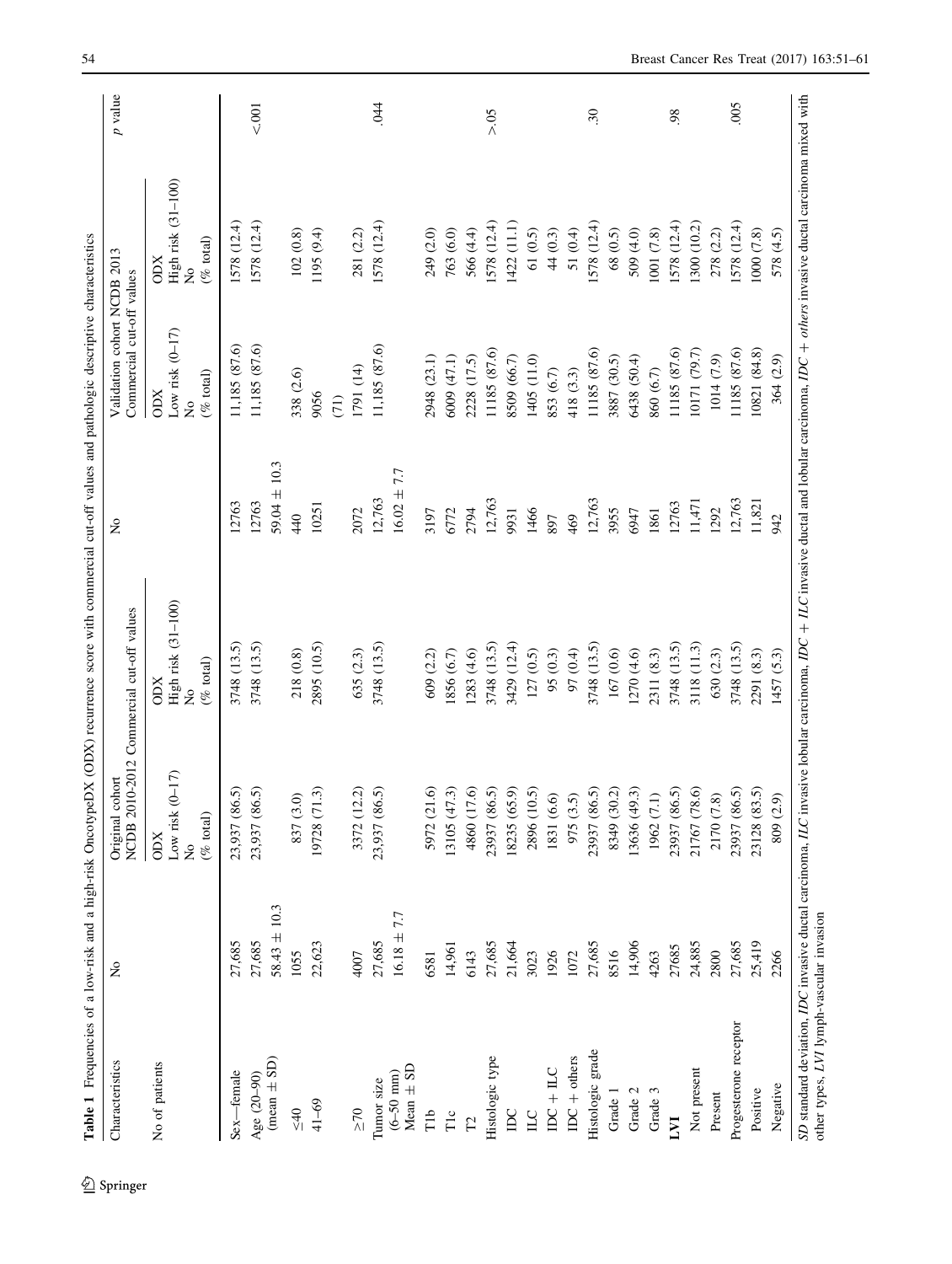<span id="page-4-0"></span>

| Characteristics              | Total no         | Original cohort                                      | NCDB 2010-2012 TAILORx-trial cut-off values                         | $\mathsf{S}^{\mathsf{O}}$      | Validation cohort NCDB 2013<br>TAILORx-trial cut-off values                        |                                                                              | $p$ value      |
|------------------------------|------------------|------------------------------------------------------|---------------------------------------------------------------------|--------------------------------|------------------------------------------------------------------------------------|------------------------------------------------------------------------------|----------------|
|                              |                  | low risk $(0-10)$<br>$(\%$ total)<br><b>ODX</b><br>ž | high risk (26-100)<br>$(\%$ total)<br><b>CODX</b><br>$\overline{R}$ |                                | low risk $(0-10)$<br>$(\% \text{ total})$<br><b>ODX</b><br>$\overline{\mathsf{z}}$ | high risk (26-100)<br>$(\%$ total)<br><b>NCIO</b><br>$\overline{\mathsf{z}}$ |                |
| Sex-Female                   | 15,623           | 8919 (57.1)                                          | 6704 (42.9)                                                         | 7454                           | 4642 (62.3)                                                                        | 2812 (37.7)                                                                  |                |
| Age (21-90)                  | 15,623           | 8919 (57.1)                                          | 6704 (42.9)                                                         | 7454                           | 4642 (62.3)                                                                        | 2812 (37.7)                                                                  | <b>CHO</b>     |
| Mean $\pm$ SD                | $59.32 \pm 10.3$ |                                                      |                                                                     | 59.61 $\pm$ 10.4               |                                                                                    |                                                                              |                |
| $rac{40}{3}$                 | 558              | 222 (1.4)                                            | 336 (2.2)                                                           | 285                            | 118 (1.6)                                                                          | 167 (2.2)                                                                    |                |
| $41 - 69$                    | 12,490           | 7180 (46.0)                                          | 5310 (34.0)                                                         | 5879                           | 3677 (49.3)                                                                        | 2202 (29.5)                                                                  |                |
| $\geq 70$                    | 2575             | 1517 (9.7)                                           | 1058 (6.8)                                                          | 1290                           | 847 (11.4)                                                                         | 443 (5.9)                                                                    |                |
| Tumor size                   | 15,623           | 8919 (57.1)                                          | 6704 (42.9)                                                         | 7454                           | 4642 (62.3)                                                                        | (37.7)<br>2812                                                               | 052            |
| Mean $\pm$ SD<br>$(6-50$ mm) | $16.68 \pm 7.9$  |                                                      |                                                                     | 8.0<br>$\overline{+}$<br>16.46 |                                                                                    |                                                                              |                |
| TЪ                           | 3424             | 2211 (14.2)                                          | 1213(7.8)                                                           | 1800                           | 1292 (17.3)                                                                        | 508 (6.8)                                                                    |                |
| T1c                          | 8313             | 4857 (31.1)                                          | 3456 (22.1)                                                         | 3840                           | 2434 (32.7)                                                                        | 1406 (18.9)                                                                  |                |
| $\Gamma$                     | 3886             | 1851 (11.8)                                          | (13.0)<br>2035                                                      | 1814                           | 916 (12.3)                                                                         | (12.0)<br>898                                                                |                |
| Histologic type              | 15,623           | 8919 (57.1)                                          | 6704 (42.9)                                                         | 7454                           | 4642 (62.3)                                                                        | (37.7)<br>2812                                                               | 98             |
| $D_{\rm C}$                  | 12,810           | 6965 (44.6)                                          | 5845 (37.4)                                                         | 6111                           | 3670 (49.2)                                                                        | 2441 (32.7)                                                                  |                |
| $\square$                    | 1283             | 875 (5.6)                                            | 408 (2.6)                                                           | 618                            | 458 (6.1)                                                                          | 160(2.1)                                                                     |                |
| $IDC + ILC$                  | 920              | 646 (4.1)                                            | 274 (1.8)                                                           | 41                             | 320(4.3)                                                                           | (1.6)<br>121                                                                 |                |
| $\text{IDC}$ + others        | 610              | 433 (2.8)                                            | 177(1.1)                                                            | 284                            | 194 (2.6)                                                                          | (1.2)<br>$\infty$                                                            |                |
| Histologic grade             | 15,623           | 8919 (57.1)                                          | 6704 (42.9)                                                         | 7454                           | 4642 (62.3)                                                                        | 2812 (37.7)                                                                  | Ξ.             |
| Grade 1                      | 3854             | 3324 (21.3)                                          | 530 (3.4)                                                           | 1914                           | 1696 (22.8)                                                                        | 218 (2.9)                                                                    |                |
| Grade 2                      | 7839             | 5016 (32.1)                                          | 2823 (18.1)                                                         | 3797                           | 2653 (35.6)                                                                        | 1144(15.3)                                                                   |                |
| Grade 3                      | 3930             | 579 (3.7)                                            | 3351 (21.4)                                                         | 1743                           | 293 (3.9)                                                                          | 1450 (19.5)                                                                  |                |
| LVI                          | 15,623           | 8919 (57.1)                                          | (42.9)<br>6704                                                      | 7454                           | 4642 (62.3)                                                                        | 2812 (37.7)                                                                  | 34             |
| Not present                  | 13,698           | 8112 (51.9)                                          | 5586 (35.8)                                                         | 6568                           | 4262 (57.2)                                                                        | 2306 (30.9)                                                                  |                |
| Present                      | 1925             | 807 (5.2)                                            | 1118 (7.2)                                                          | 886                            | 380 (5.1)                                                                          | 506 (6.8)                                                                    |                |
| Progesterone receptor        | 15,623           | 8919 (57.1)                                          | 6704 (42.9)                                                         | 7454                           | 4642 (62.3)                                                                        | 2812 (37.7)                                                                  | $\overline{0}$ |
| Positive                     | 13,402           | 8790 (56.3)                                          | 4612 (29.5)                                                         | 6575                           | 4582 (61.5)                                                                        | 1993 (26.7)                                                                  |                |
| Negative                     | 2221             | 129(0.8)                                             | 2092 (13.4)                                                         | 879                            | 60(0.8)                                                                            | 819 (11.0)                                                                   |                |

 $2$  Springer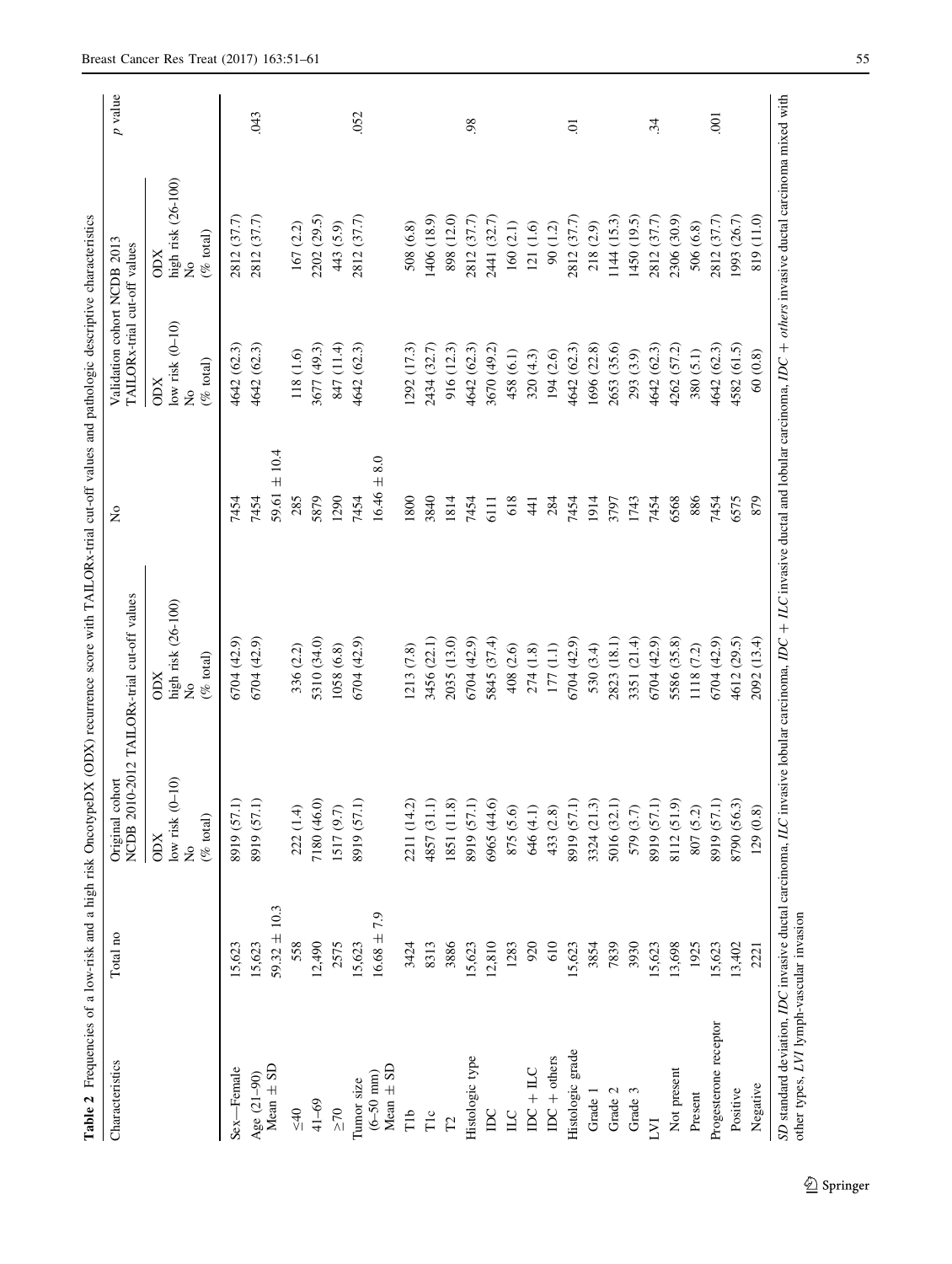<span id="page-5-0"></span>

Fig. 1 Nomogram to predict for high-risk Oncotype DX (ODX) score (TAILORx-trial cut-off values 26–100). IDC invasive ductal carcinoma,  $ILC$  invasive lobular carcinoma,  $IDC + ILC$  invasive

ductal and lobular carcinoma,  $IDC + others$  invasive ductal carcinoma mixed with other types

Nomograms from the external validation cohort were used for development of our user-friendly online nomogram calculator in order to expedite the calculations of the probability of a low-risk or a high-risk ODX score for each patient [\(https://gsm.utmck.edu/nomograms](https://gsm.utmck.edu/nomograms)).

# **Discussion**

ODX was the most commonly utilized breast cancer genomic assay in the United States recorded by the NCDB in the time period 2010–2012: from 202,075  $ER + / HER2$ negative/lymph node-negative breast cancer patients, 69,415 (34%) had genomic tests performed with 97% of tests being ODX. ODX is expensive (the current estimated cost is  $\sim$  \$4000 [[22\]](#page-9-0)), a factor which contributes to the test being performed in only approximately one-third of breast cancer patients in the USA  $[6]$  $[6]$  and in  $\langle 20\%$  of patients in European countries [\[7](#page-9-0)]. Several recent institution-based studies performed on a limited number of patients have

used some of the pathologic variables routinely available from pathology reports in order to predict ODX test results  $[11–13, 15, 23–27]$  $[11–13, 15, 23–27]$  $[11–13, 15, 23–27]$  $[11–13, 15, 23–27]$  $[11–13, 15, 23–27]$ . Some of these studies have suggested that ordering ODX test in certain cases would not significantly contribute to clinical management decisions [\[11](#page-9-0), [15,](#page-9-0) [27](#page-9-0)]. However, all of these studies were performed on a limited number of patients (institution based). A couple of studies used ''H-score'' for ER and PR scoring system [[12,](#page-9-0) [27](#page-9-0)] which is more prone to interobserver variability. Kim et al. used a different low-risk and highrisk scoring system [\[15](#page-9-0)] in which a low-risk recurrence score incorporated TAILORx-trial low and intermediate recurrence scores  $(\leq 25)$ , and a high score represented TAILORx-trial high-risk recurrence score  $(\geq 26)$  [[28\]](#page-9-0). The majority of these studies also used Ki-67 proliferation index, in spite of the lack of consensus on scoring [\[16](#page-9-0)], which is also recognized by the newest  $8<sup>th</sup>$  edition of the American Joint Commission on Cancer (AJCC), which will be in use from January 2018 [\[29](#page-10-0)]. Ki-67 proliferation index has only "AJCC Level of Evidence: III" in the new AJCC edition.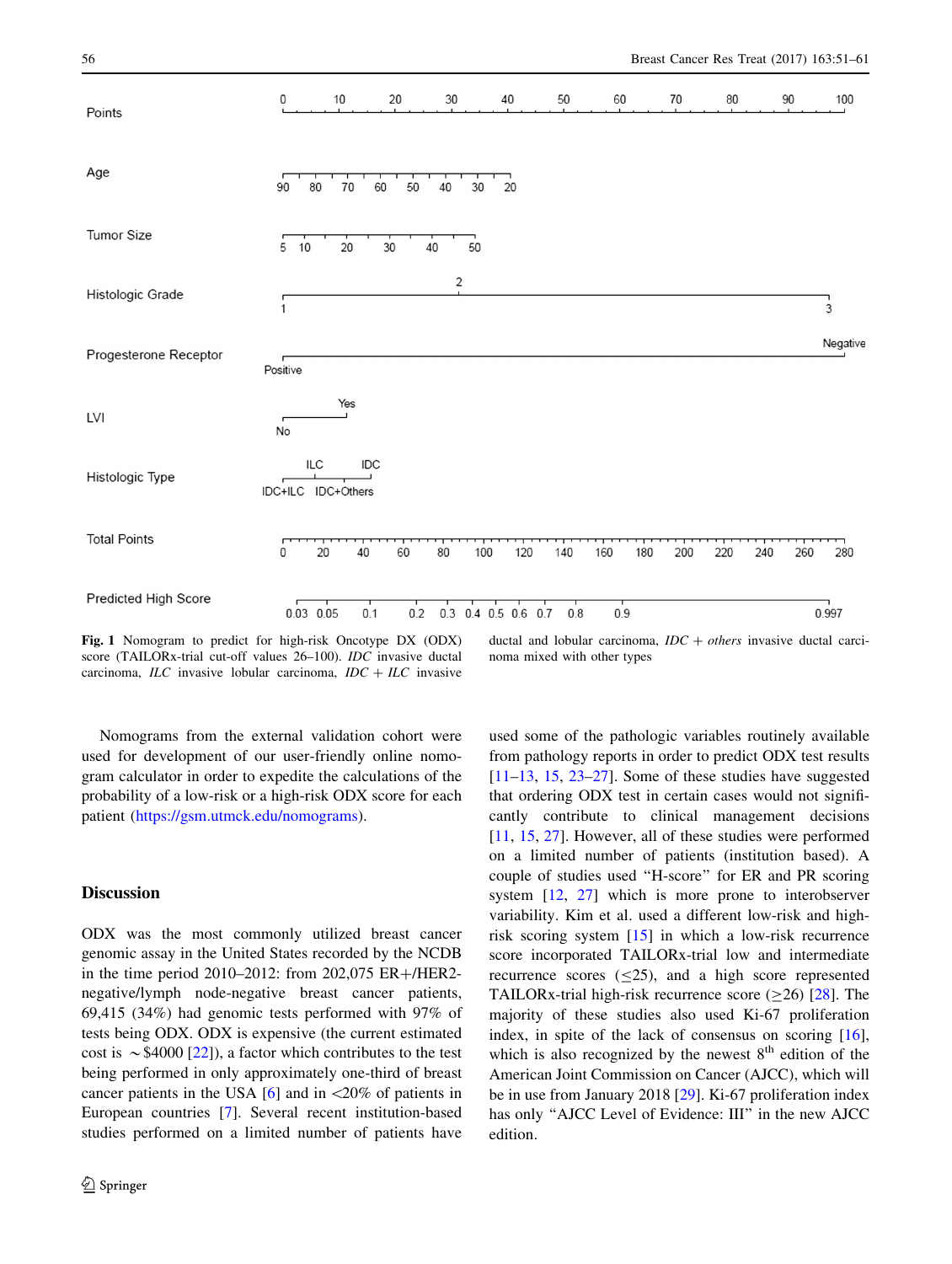<span id="page-6-0"></span>

Fig. 2 Nomogram to predict for a low-risk Oncotype DX (ODX) score (TAILORx-trial cut-off values 0–10). IDC invasive ductal carcinoma,  $ILC$  invasive lobular carcinoma,  $IDC + ILC$  invasive

ductal and lobular carcinoma,  $IDC + others$  invasive ductal carcinoma mixed with other types

We have developed novel, user-friendly nomograms as a surrogate prediction model for ODX test based on the large dataset from the NCDB of ODX-tested ER  $+/HER2-/$ lymph node-negative breast cancer patients. We used age, tumor size, tumor grade, PR status, LVI, and the four most common histologic types of breast cancer for predicting ODX test results. These six clinicopathologic variables were established in clinical practice as prognostic and/or predictive and are available from any pathology report. We found that tumor grade and PR status carried the highest predictive value for a low-risk or a high-risk ODX score, which is concordant with results reported by Gage et al. [\[11](#page-9-0)] in 540 patients gathered from three different institutions. Finding the grade as the highest predictor for ODX score is not surprising, since the grade was recognized as a significant predictor of breast cancer prognosis many years ago by the Nottingham Prognostic Index [\[30](#page-10-0), [31](#page-10-0)] as well as the surrogate of proliferation at the St. Gallen Consensus Conference in 2011 [[32\]](#page-10-0). In addition, high tumor grade and the 21-gene recurrence score were found as significant

predictors of distant recurrence in the founding study of ODX test reported by Paik et al. [\[1](#page-8-0)].

PR was also a major predictor of a high-risk or a lowrisk ODX recurrence score in our study, confirming recent observation by Chaudhary et al. in which PR-negative status was associated with higher ODX scores [[14\]](#page-9-0). Our study is the first to show the predictive value of histologic tumor type, age, and tumor size to predict ODX test results. Older patients were less likely to have a high-risk score; larger tumors were more likely to have a high-risk score in our study. These observations were not described in the original study of 21-multigene assay [\[1](#page-8-0)], or in a recently published study on optimizing the use of gene expression profiling by Kim et al. [\[15\]](#page-9-0) perhaps due to the relatively small number of tested patients in those studies in comparison to number of patients in our study. LVI had minimal impact on prediction of ODX test results in our model.

Our nomograms can be used for predicting ODX test results with both TAILORx-trial and commercial cut-off score models. These nomograms therefore accommodate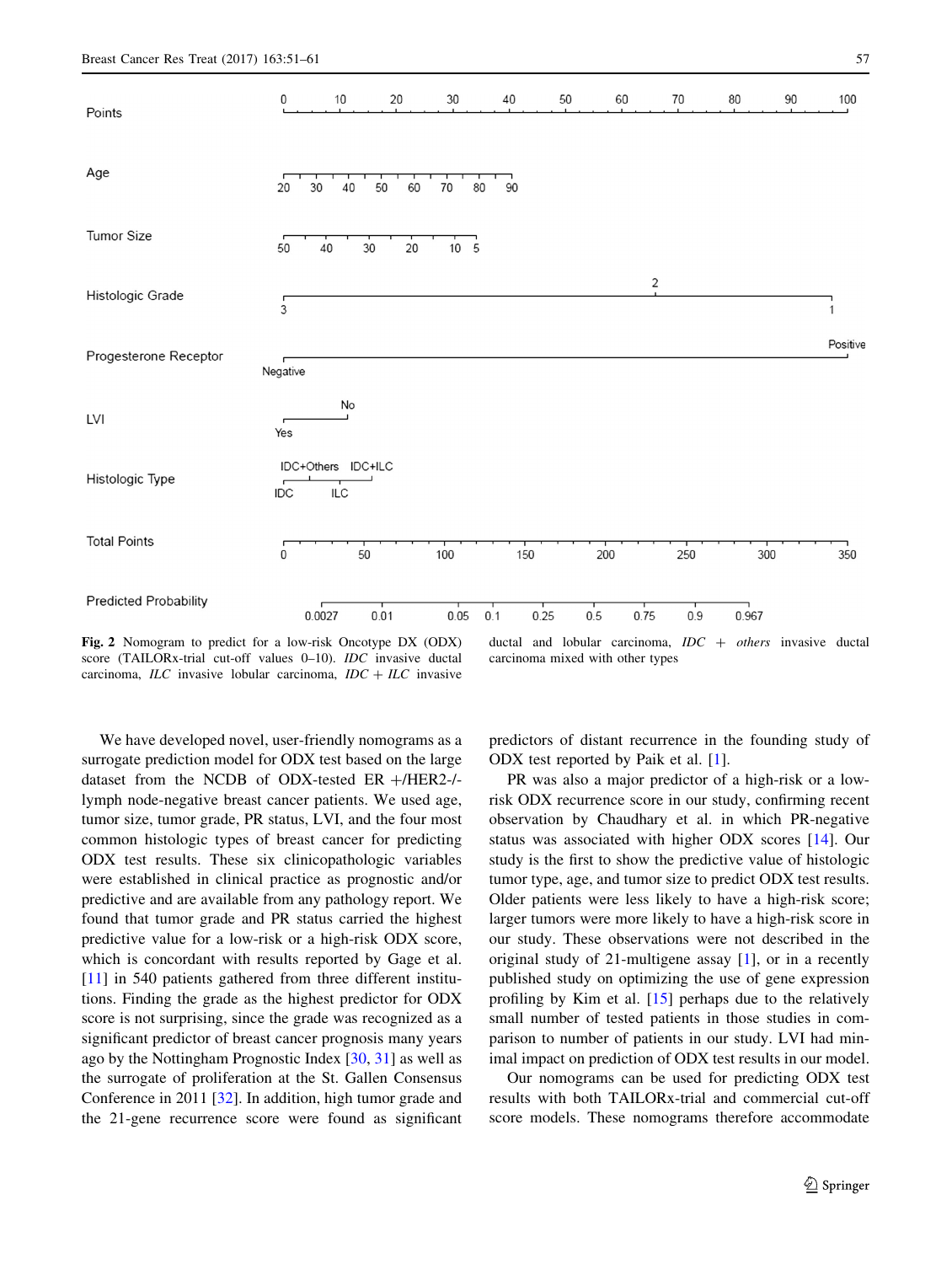<span id="page-7-0"></span>

Fig. 3 Nomogram to predict for high-risk Oncotype DX (ODX) score (commercial cut-off values 31–100). IDC invasive ductal carcinoma, ILC invasive lobular carcinoma,  $IDC + ILC$  invasive ductal and lobular carcinoma,  $IDC + others$  invasive ductal carcinoma mixed with other types

for the differences of ODX scoring results currently in use and allow the interchangeable use of our nomograms/calculators to the clinician's preferences. We believe that these options give our study advantage over other studies which did not use both commercial and TAILORx-trial cut-off values [[11,](#page-9-0) [12,](#page-9-0) [15](#page-9-0)].

ER and PR positivity in our study was established based on the ASCO/CAP guidelines as  $\geq$ 1% of positive staining cells [[33\]](#page-10-0) (guidelines followed by NCDB registrars). ER and PR status was recorded as either positive or negative in the NCDB without associated levels of positivity. While this could be considered as a weakness of our study, we believe that it was actually a strength, since it confirmed the robustness of our prediction model even without use of additional information such as level of positive expression or the intensity of immunohistochemical staining of ER and PR. Another strength of our study is supported by the large datasets from the National Cancer Data Base. Large number of patients in both the original and the external validation cohorts (27,685 and 12,763, respectively) were used to develop nomograms which had high,

acceptable C-indexes (.85–.89). This is the first study of this scale showing confidently that clinicopathologic variables can be used for prediction of low-risk or high-risk ODXRS using our nomogram models.

In the 8th edition of the American Joint Commission on Cancer (AJCC), which will be in use beginning of January 2018, hormone receptor-positive/HER2-negative and lymph node-negative breast cancer patients with a low-risk recurrence score of multigene breast cancer prognostic panels, such as ODX, Mammaprint, EndoPredict, PAM 50, and Breast Cancer Index, have been placed into the same prognostic category as T1a-T1b N0 M0 tumors, regardless of T size. This intent together with the newest 2016 ASCO clinical practice guidelines for use of biomarkers to guide clinical decisions regarding the use of adjuvant systemic therapy for women with early-stage invasive breast carcinoma has embraced the use of genomic prognostic assays as an ideal way of practicing personalized medicine for each breast cancer patient. Unfortunately, these tests are expensive and are not affordable or available for the majority of the breast cancer patients globally. Therefore,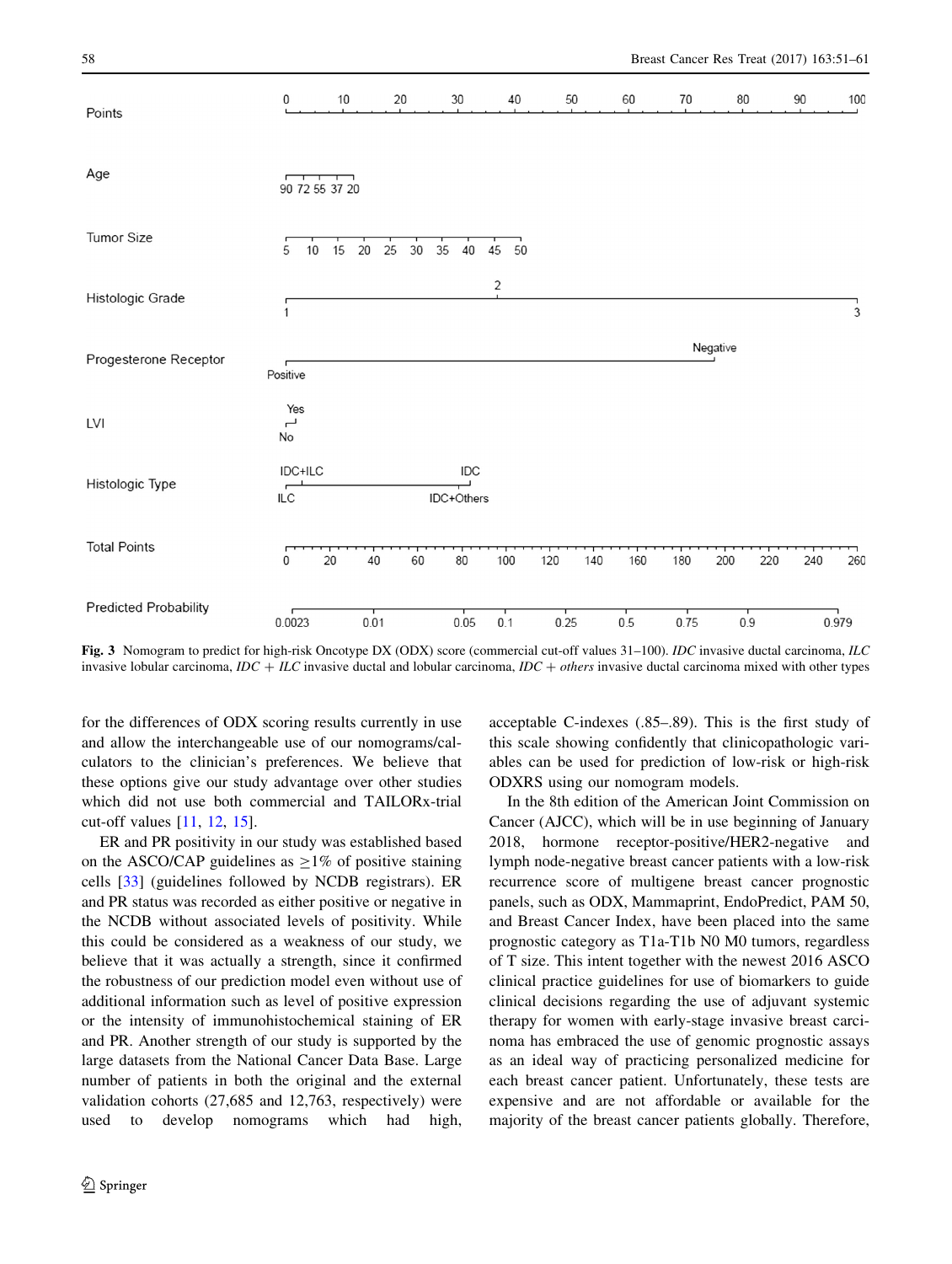<span id="page-8-0"></span>

Fig. 4 Nomogram to predict for low-risk Oncotype DX (ODX) score (commercial cut-off values 0–17). *IDC* invasive ductal carcinoma, *ILC* invasive lobular carcinoma,  $IDC + ILC$  invasive ductal and lobular carcinoma,  $IDC + others$  invasive ductal carcinoma mixed with other types

our nomograms which predict for a high-risk or a low-risk ODX recurrence score will be useful tools to assist providers in selecting patients for which further ODX testing may or may not be necessary. They also may serve as a surrogate for patients for which ODX testing is not affordable or available.

Disclaimers The National Cancer Data Base (NCDB) is a joint project of the Commission on Cancer (CoC) of the American College of Surgeons and the American Cancer Society. The CoC's NCDB and the hospitals participating in the CoC NCDB are the source of the deidentified data used herein; they have not verified and are not responsible for the statistical validity of the data analysis or the conclusions derived by the authors.

#### Compliance with ethical Standards

Conflict of Interest The authors declare that they have no conflict of interest.

Ethical Approval ''All procedures performed in studies involving human participants were in accordance with the ethical standards of the institutional and/or national research committee and with the 1964 Helsinki declaration and its later amendments or comparable ethical standards.'' For retrospective studies (applies to our study): ''For this type of study formal consent is not required''.

Ethical Standards The experiments (data analyses) comply with the current laws of the country in which they were performed (United States of America).

Open Access This article is distributed under the terms of the Creative Commons Attribution 4.0 International License ([http://crea](http://creativecommons.org/licenses/by/4.0/) [tivecommons.org/licenses/by/4.0/\)](http://creativecommons.org/licenses/by/4.0/), which permits unrestricted use, distribution, and reproduction in any medium, provided you give appropriate credit to the original author(s) and the source, provide a link to the Creative Commons license, and indicate if changes were made.

## References

- 1. Paik S, Shak S, Tang G, Kim C, Baker J, Cronin M, Baehner FL, Walker MG, Watson D, Park T, Hiller W, Fisher ER, Wickerham DL, Bryant J, Wolmark N (2004) A multigene assay to predict recurrence of tamoxifen-treated, node-negative breast cancer. N Engl J Med 351(27):2817–2826. doi[:10.1056/NEJMoa041588](http://dx.doi.org/10.1056/NEJMoa041588)
- 2. Paik S, Tang G, Shak S, Kim C, Baker J, Kim W, Cronin M, Baehner FL, Watson D, Bryant J, Costantino JP, Geyer CE Jr, Wickerham DL, Wolmark N (2006) Gene expression and benefit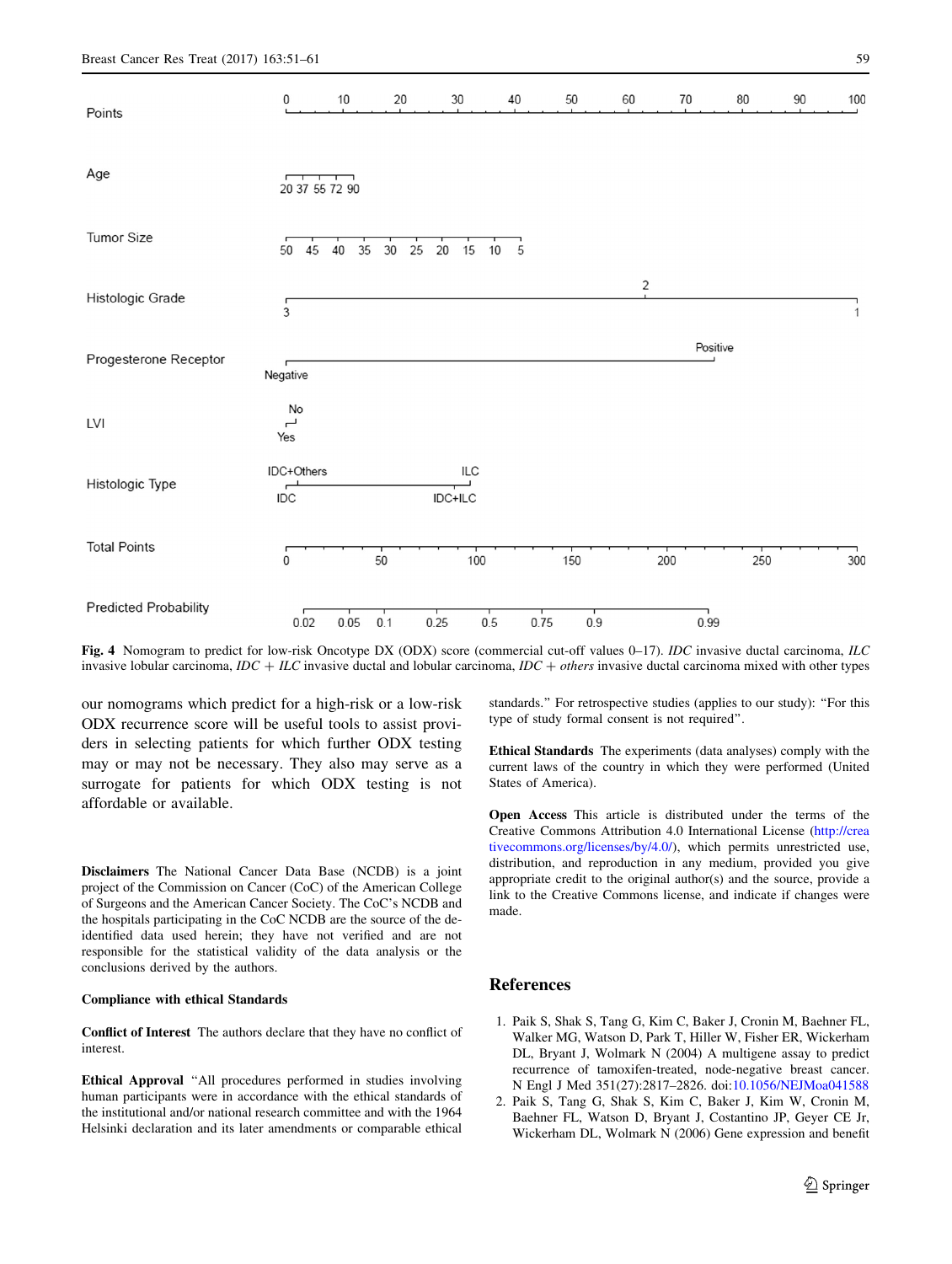<span id="page-9-0"></span>of chemotherapy in women with node-negative, estrogen receptor-positive breast cancer. J Clin Oncol 24(23):3726–3734. doi:[10.1200/jco.2005.04.7985](http://dx.doi.org/10.1200/jco.2005.04.7985)

- 3. Harris LN, Ismaila N, McShane LM, Andre F, Collyar DE, Gonzalez-Angulo AM, Hammond EH, Kuderer NM, Liu MC, Mennel RG, Van Poznak C, Bast RC, Hayes DF (2016) Use of biomarkers to guide decisions on adjuvant systemic therapy for women with early-stage invasive breast cancer: American Society of Clinical Oncology Clinical Practice Guideline. J Clin Oncol 34(10):1134–1150. doi:[10.1200/jco.2015.65.2289](http://dx.doi.org/10.1200/jco.2015.65.2289)
- 4. Gradishar WJ, Anderson BO, Balassanian R, Blair SL, Burstein HJ, Cyr A, Elias AD, Farrar WB, Forero A, Giordano SH, Goetz M, Goldstein LJ, Hudis CA, Isakoff SJ, Marcom PK, Mayer IA, McCormick B, Moran M, Patel SA, Pierce LJ, Reed EC, Salerno KE, Schwartzberg LS, Smith KL, Smith ML, Soliman H, Somlo G, Telli M, Ward JH, Shead DA, Kumar R (2015) Breast cancer, version 1.2016. J Natl Compr Canc Netw 13(12):1475–1485
- 5. Henry NL, Somerfield MR, Abramson VG, Allison KH, Anders CK, Chingos DT, Hurria A, Openshaw TH, Krop IE (2016) Role of patient and disease factors in adjuvant systemic therapy decision making for early-stage, operable breast cancer: American Society of Clinical Oncology Endorsement of Cancer Care Ontario Guideline Recommendations. J Clin Oncol 34(19):2303–2311. doi:[10.1200/jco.2015.65.8609](http://dx.doi.org/10.1200/jco.2015.65.8609)
- 6. Orucevic A, Heidel RE, Bell JL (2016) Utilization and impact of 21-gene recurrence score assay for breast cancer in clinical practice across the United States: lessons learned from the 2010 to 2012 National Cancer Data Base analysis. Breast Cancer Res Treat 157(3):427–435. doi[:10.1007/s10549-016-3833-9](http://dx.doi.org/10.1007/s10549-016-3833-9)
- 7. Albanell J, Svedman C, Gligorov J, Holt SD, Bertelli G, Blohmer JU, Rouzier R, Lluch A, Eiermann W (2016) Pooled analysis of prospective European studies assessing the impact of using the 21-gene Recurrence Score assay on clinical decision making in women with oestrogen receptor-positive, human epidermal growth factor receptor 2-negative early-stage breast cancer. Eur J Cancer (Oxf Eng 1990) 66:104–113. doi[:10.1016/j.ejca.2016.06.](http://dx.doi.org/10.1016/j.ejca.2016.06.027) [027](http://dx.doi.org/10.1016/j.ejca.2016.06.027)
- 8. Roberts MC, Weinberger M, Dusetzina SB, Dinan MA, Reeder-Hayes KE, Carey LA, Troester MA, Wheeler SB (2016) Racial variation in the uptake of oncotype DX testing for early-stage breast cancer. J Clin Oncol 34(2):130–138. doi:[10.1200/jco.2015.](http://dx.doi.org/10.1200/jco.2015.63.2489) [63.2489](http://dx.doi.org/10.1200/jco.2015.63.2489)
- 9. Guth AA, Fineberg S, Fei K, Franco R, Bickell NA (2013) Utilization of oncotype DX in an Inner city population: race or place? Int J Breast Cancer 2013:653805. doi:[10.1155/2013/](http://dx.doi.org/10.1155/2013/653805) [653805](http://dx.doi.org/10.1155/2013/653805)
- 10. Lund MJ, Mosunjac M, Davis KM, Gabram-Mendola S, Rizzo M, Bumpers HL, Hearn S, Zelnak A, Styblo T, O'Regan RM (2012) 21-Gene recurrence scores: racial differences in testing, scores, treatment, and outcome. Cancer 118(3):788–796. doi:[10.](http://dx.doi.org/10.1002/cncr.26180) [1002/cncr.26180](http://dx.doi.org/10.1002/cncr.26180)
- 11. Gage MM, Rosman M, Mylander WC, Giblin E, Kim HS, Cope L, Umbricht C, Wolff AC, Tafra L (2015) A validated model for identifying patients unlikely to benefit from the 21-gene recurrence score assay. Clin Breast Cancer 15(6):467–472. doi:[10.](http://dx.doi.org/10.1016/j.clbc.2015.04.006) [1016/j.clbc.2015.04.006](http://dx.doi.org/10.1016/j.clbc.2015.04.006)
- 12. Klein ME, Dabbs DJ, Shuai Y, Brufsky AM, Jankowitz R, Puhalla SL, Bhargava R (2013) Prediction of the Oncotype DX recurrence score: use of pathology-generated equations derived by linear regression analysis. Mod Pathol 26(5):658–664. doi:[10.](http://dx.doi.org/10.1038/modpathol.2013.36) [1038/modpathol.2013.36](http://dx.doi.org/10.1038/modpathol.2013.36)
- 13. Ingoldsby H, Webber M, Wall D, Scarrott C, Newell J, Callagy G (2013) Prediction of Oncotype DX and TAILORx risk categories using histopathological and immunohistochemical markers by classification and regression tree (CART) analysis. Breast (Edinb Scotl) 22(5):879–886. doi[:10.1016/j.breast.2013.04.008](http://dx.doi.org/10.1016/j.breast.2013.04.008)
- 14. Chaudhary LN, Jawa Z, Szabo A, Visotcky A, Chitambar CR (2016) Relevance of progesterone receptor immunohistochemical staining to Oncotype DX recurrence score. Hematol/Oncol Stem Cell Therapy 9(2):48–54. doi:[10.1016/j.hemonc.2015.12.001](http://dx.doi.org/10.1016/j.hemonc.2015.12.001)
- 15. Kim HS, Umbricht CB, Illei PB, Cimino-Mathews A, Cho S, Chowdhury N, Figueroa-Magalhaes MC, Pesce C, Jeter SC, Mylander C, Rosman M, Tafra L, Turner BM, Hicks DG, Jensen TA, Miller DV, Armstrong DK, Connolly RM, Fetting JH, Miller RS, Park BH, Stearns V, Visvanathan K, Wolff AC, Cope L (2016) Optimizing the use of gene expression profiling in earlystage breast cancer. J Clin Oncol 34(36):4390–4397
- 16. CAP (2014) Template for reporting results of biomarker testing of specimens from patients with carcinoma of the breast. [http://](http://www.cap.org/ShowProperty%3fnodePath%3d/UCMCon/Contribution%20Folders/WebContent/pdf/cp-breast-biomarker-template-14.pdf) [www.cap.org/ShowProperty?nodePath=/UCMCon/Contribu](http://www.cap.org/ShowProperty%3fnodePath%3d/UCMCon/Contribution%20Folders/WebContent/pdf/cp-breast-biomarker-template-14.pdf) [tion%20Folders/WebContent/pdf/cp-breast-biomarker-template-](http://www.cap.org/ShowProperty%3fnodePath%3d/UCMCon/Contribution%20Folders/WebContent/pdf/cp-breast-biomarker-template-14.pdf)[14.pdf.](http://www.cap.org/ShowProperty%3fnodePath%3d/UCMCon/Contribution%20Folders/WebContent/pdf/cp-breast-biomarker-template-14.pdf) Accessed 26 Dec 2016
- 17. Iasonos A, Schrag D, Raj GV, Panageas KS (2008) How to build and interpret a nomogram for cancer prognosis. J Clin Oncol 26(8):1364–1370. doi:[10.1200/jco.2007.12.9791](http://dx.doi.org/10.1200/jco.2007.12.9791)
- 18. Cadoo KA, Fornier MN, Morris PG (2013) Biological subtypes of breast cancer: current concepts and implications for recurrence patterns. Quart J Nucl Med Mol Imaging 57(4):312–321
- 19. R Core Team (2016) R: A language and environment for statistical computing. R Foundation for Statistical Computing. [https://](https://www.R-project.org/.2017) [www.R-project.org/.2017](https://www.R-project.org/.2017)
- 20. Harrell FEJ (2017) rms: regression modeling strategies. [http://](http://CRAN.R-project.org/package%3drms) [CRAN.R-project.org/package=rms](http://CRAN.R-project.org/package%3drms)
- 21. Harrell F (2015) Regression modeling strategies: with applications to linear models, logistic and ordinal regression, and survival analysis, 2nd edn. Springer, New York
- 22. Breastcancer.org Oncotype DX Test. [http://www.breastcancer.](http://www.breastcancer.org/symptoms/testing/types/oncotype_dx) [org/symptoms/testing/types/oncotype\\_dx.](http://www.breastcancer.org/symptoms/testing/types/oncotype_dx) Accessed 1/2/2017 2017
- 23. Geradts J, Bean SM, Bentley RC, Barry WT (2010) The Oncotype DX recurrence score is correlated with a composite index including routinely reported pathobiologic features. Cancer Invest 28(9):969–977. doi:[10.3109/07357907.2010.512600](http://dx.doi.org/10.3109/07357907.2010.512600)
- 24. Tang P, Wang J, Hicks DG, Wang X, Schiffhauer L, McMahon L, Yang Q, Shayne M, Huston A, Skinner KA, Griggs J, Lyman G (2010) A lower Allred score for progesterone receptor is strongly associated with a higher recurrence score of 21-gene assay in breast cancer. Cancer Invest 28(9):978–982. doi:[10.](http://dx.doi.org/10.3109/07357907.2010.496754) [3109/07357907.2010.496754](http://dx.doi.org/10.3109/07357907.2010.496754)
- 25. Allison KH, Kandalaft PL, Sitlani CM, Dintzis SM, Gown AM (2012) Routine pathologic parameters can predict Oncotype DX recurrence scores in subsets of ER positive patients: who does not always need testing? Breast Cancer Res Treat 131(2):413–424. doi:[10.1007/s10549-011-1416-3](http://dx.doi.org/10.1007/s10549-011-1416-3)
- 26. Mattes MD, Mann JM, Ashamalla H, Tejwani A (2013) Routine histopathologic characteristics can predict oncotype DX(TM) recurrence score in subsets of breast cancer patients. Cancer Invest 31(9):604–606. doi:[10.3109/07357907.2013.849725](http://dx.doi.org/10.3109/07357907.2013.849725)
- 27. Turner BM, Skinner KA, Tang P, Jackson MC, Soukiazian N, Shayne M, Huston A, Ling M, Hicks DG (2015) Use of modified Magee equations and histologic criteria to predict the Oncotype DX recurrence score. Mod Pathol 28(7):921–931. doi[:10.1038/](http://dx.doi.org/10.1038/modpathol.2015.50) [modpathol.2015.50](http://dx.doi.org/10.1038/modpathol.2015.50)
- 28. Sparano JA, Gray RJ, Makower DF, Pritchard KI, Albain KS, Hayes DF, Geyer CE Jr, Dees EC, Perez EA, Olson JA Jr, Zujewski J, Lively T, Badve SS, Saphner TJ, Wagner LI, Whelan TJ, Ellis MJ, Paik S, Wood WC, Ravdin P, Keane MM, Gomez Moreno HL, Reddy PS, Goggins TF, Mayer IA, Brufsky AM, Toppmeyer DL, Kaklamani VG, Atkins JN, Berenberg JL, Sledge GW (2015) Prospective validation of a 21-gene expression assay in breast cancer. N Engl J Med 373(21):2005–2014. doi[:10.1056/](http://dx.doi.org/10.1056/NEJMoa1510764) [NEJMoa1510764](http://dx.doi.org/10.1056/NEJMoa1510764)